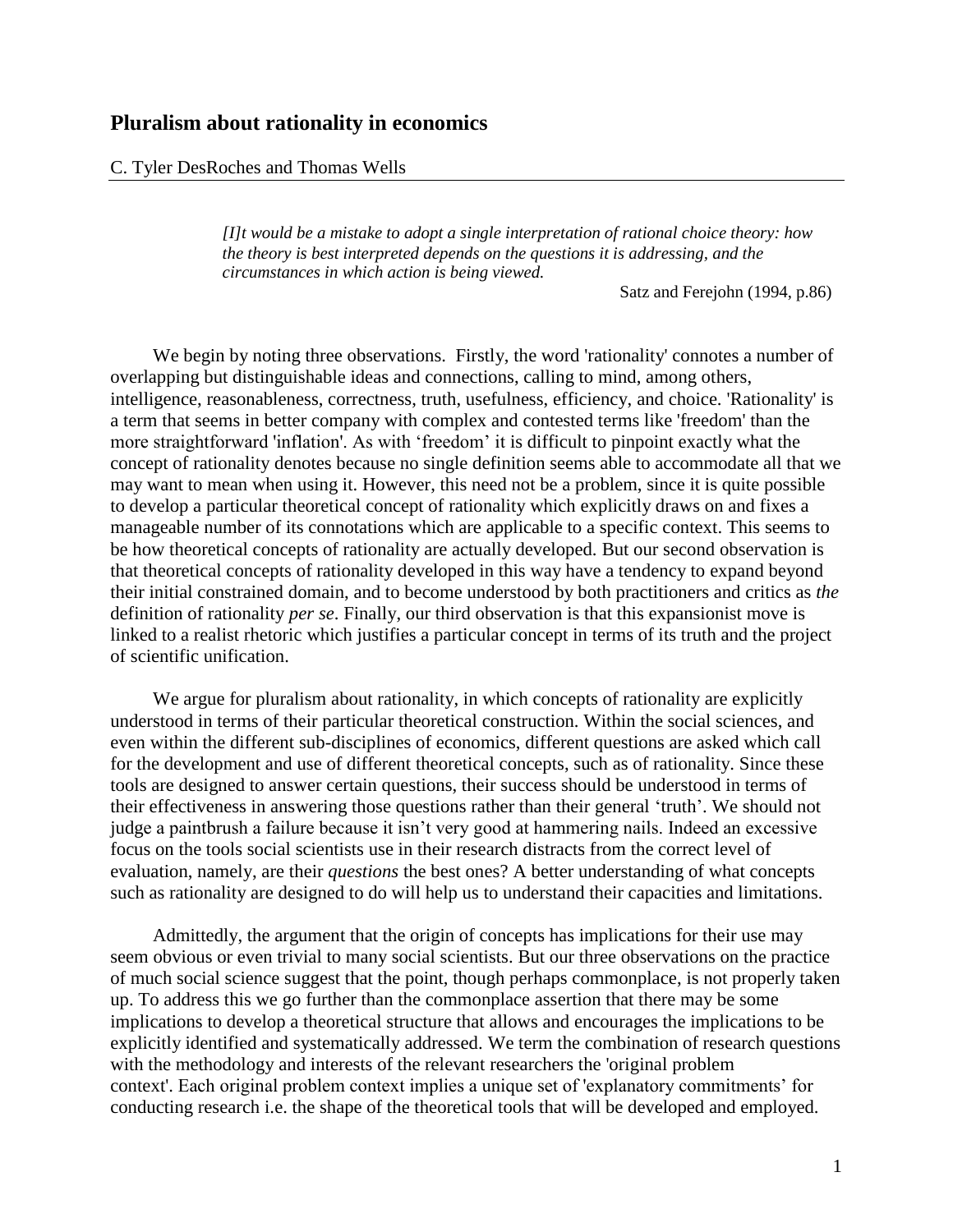We formalise this by means of an idealising abstraction that allows us to map different theoretical concepts (in our case, "rationality") along a few key dimensions of explanatory commitment with each theoretical concept occupying a unique point.

Our thesis is that a particular theoretical concept of rationality can only be successfully applied where its explanatory commitments are specified, and our framework supports this by systematically distinguishing each conception of rationality in terms of its unique set of explanatory commitments, thus making explicit the particular domain of each concept and the limits to its extension. For the purposes of illustrating our argument about rationality we focus on only three of the most striking explanatory commitments. These are internalism-externalism, individual-social, and explanation-prediction.

Although we believe that our argument applies equally to all theoretical concepts of rationality, a main conception in the debate is of course *the* Rational Choice Theory (RCT) of economics, and no discussion of rationality in the social sciences would be convincing without addressing this reigning paradigm. Indeed, RCT provides a good test and illustration of our argument and its implications are worth covering in depth. Much of the extensive criticism aimed at RCT has been empirical, along the lines of, "since people in reality do not make choices as described in RCT it should be rejected in favour of "theory *x*". Our approach is quite different and more constructive because it suggests that RCT may be good for answering certain questions, but not others. More than this, it disentangles RCT from inappropriate use and criticism by systematically reconstructing it in terms of a coherent and consistent set of explanatory commitments, thus allowing a clearer picture of where its appropriate domain lies and why. Empirical challenges to RCT only demonstrate that it is unable to answer certain kinds of questions, i.e. that its effective domain is narrower than commonly thought, but they don't have any binding implications for the "truth-value" attached to RCT since it is still the best concept for answering certain questions and it is a different matter whether those questions are the ones we social scientists should be interested in. Our paper redirects attention to *the questions* we researchers choose to ask, since it is the problem context that determines the kinds of conceptions (of rationality) one constructs and employs. Alternative theoretical concepts of rationality, such as the bounded rationality of behavioural economics, is better understood as asserting the importance of acknowledging certain questions (how do *humans* make decisions?) rather than a rivalry over which rationality is the 'true' one.

The paper proceeds as follows: Section (2) discusses the promotion of various theoretical concepts of rationality and shows that they are actually arguments for the priority of particular problem contexts; Section (3) develops our theoretical framework in more detail; Section (4) focuses on the case of RCT and shows how our framework complements and extends Satz & Frejohn's (1994) account; Section (5) considers some objections; Section (6) concludes with a general discussion of the implications of our argument.

## **2. Concepts of rationality in economics**

*[E]veryone more or less agrees that rational behavior simply implies consistent maximisation of a well-ordered function, such as a utility or profit function. [Becker 1962, 1]*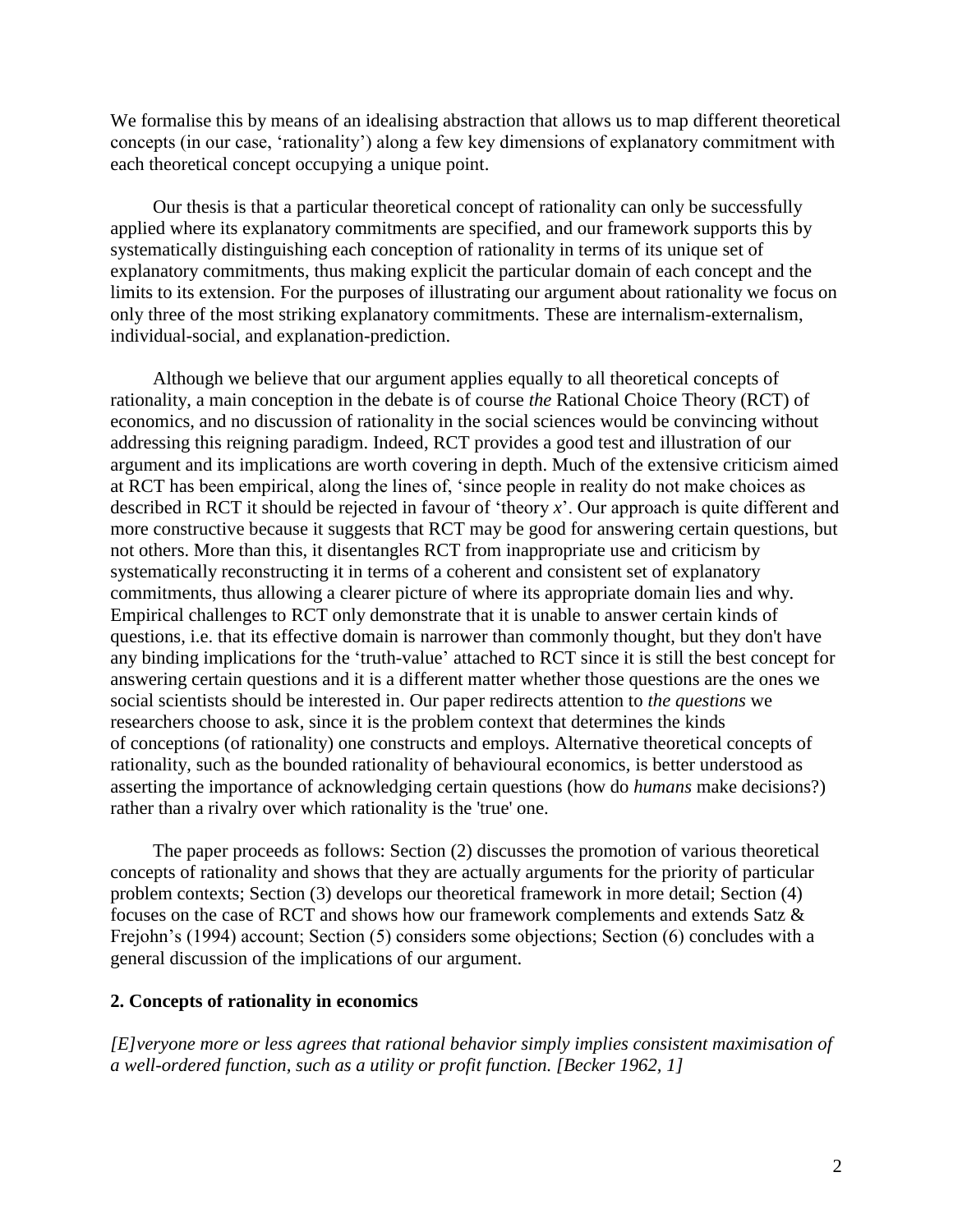*[T]he concept of program-based behavior .....provides a unifying paradigmatic framework, at the same level of generality as rational choice theory, within which such other approaches can be readily integrated and be related to each other in a coherent manner. [Vanberg 2002, 9]*

# *Rationality is interpreted here, broadly, as the discipline of subjecting one's choices - of actions as well as of objectives, values and priorities - to reasoned scrutiny [Sen 2002, 4]*

 Claims such as these by Gary Becker and Viktor Vanberg are frequent in the literature on rationality. We are presented with the appearance of a competition between various claims about what rationality really is, where the prize at stake is of determining the new universal paradigm underlying social science. In such a winner-takes-all competition the claims often tend to the metaphysical – that rationality just has to be like "this" because of the immutable laws of logic (Becker) or the overwhelming evidence of evolutionary psychology (Vanberg), although in their calmer moments most proponents would modestly claim that they are merely proposing different perspectives. Indeed, it is the calmer moments that should prevail since a deeper look at the arguments supporting their claims reveal a traditional debate for primacy between subdisciplines, arguing that their particular *questions* are the most important ones to ask. This is worth illustrating using the examples of Becker and Vanberg.

Becker's 1962 article is directly concerned with justifying a version of Rational Choice Theory (one consequence of our argument is to suggest that there is no monolithic 'Rational Choice Theory' but that it fragments under scrutiny). He argues that the economist's concept of rationality concerns the rationality of the *market*, and is quite compatible with the irrational behaviour of individual market *actors*. But this has been misunderstood by both critics and proponents, who have understood the relationship of the market and individual actors in the wrong way, so that "Confidence in market rationality led some into stout defences of rationality at all levels, while confidence in household irrationality misled others into equally stout attacks on all rationality [Becker 1962, 8]." Becker's argument can be understood as an attempt to distinguish and clarify the particular theoretical understanding of rationality of interest to the economist from the many other possible connotations of rationality that might be interesting in other circumstances. Economists had become confused by the re-directing of comment and analysis away from the market and towards the individual, but it was questions about market reactions to changing variables that was the economist's main interests [Becker 1962, 2]. Connecting the dots, we would add that the economist's understanding of rationality was itself developed as a tool for that 'original problem context' and this understanding became confused precisely when its application was extended to quite different questions such as about the decision-making of individuals. It is all about the questions, and this is further illustrated by Becker's extension of his clarified concept of rationality to firms as well as households, because firms should be understood as belonging to the same problem context for which the same tools are useful [Becker 1962, 12].

Vanberg, on the other hand, isn't defending a paradigm - he's out to topple one. His paper therefore takes a different course than Becker's, beginning by discussing the right questions and then moving on to the correct concept of rationality that the right questions require. On the first page, Vanberg admits the troubling fact that despite a wealth of criticism from heterodox quarters, Rational Choice Theorists remain unshaken in believing that "at least for their *explanatory purposes*, the rational choice model is the best analytical tool available [Vanberg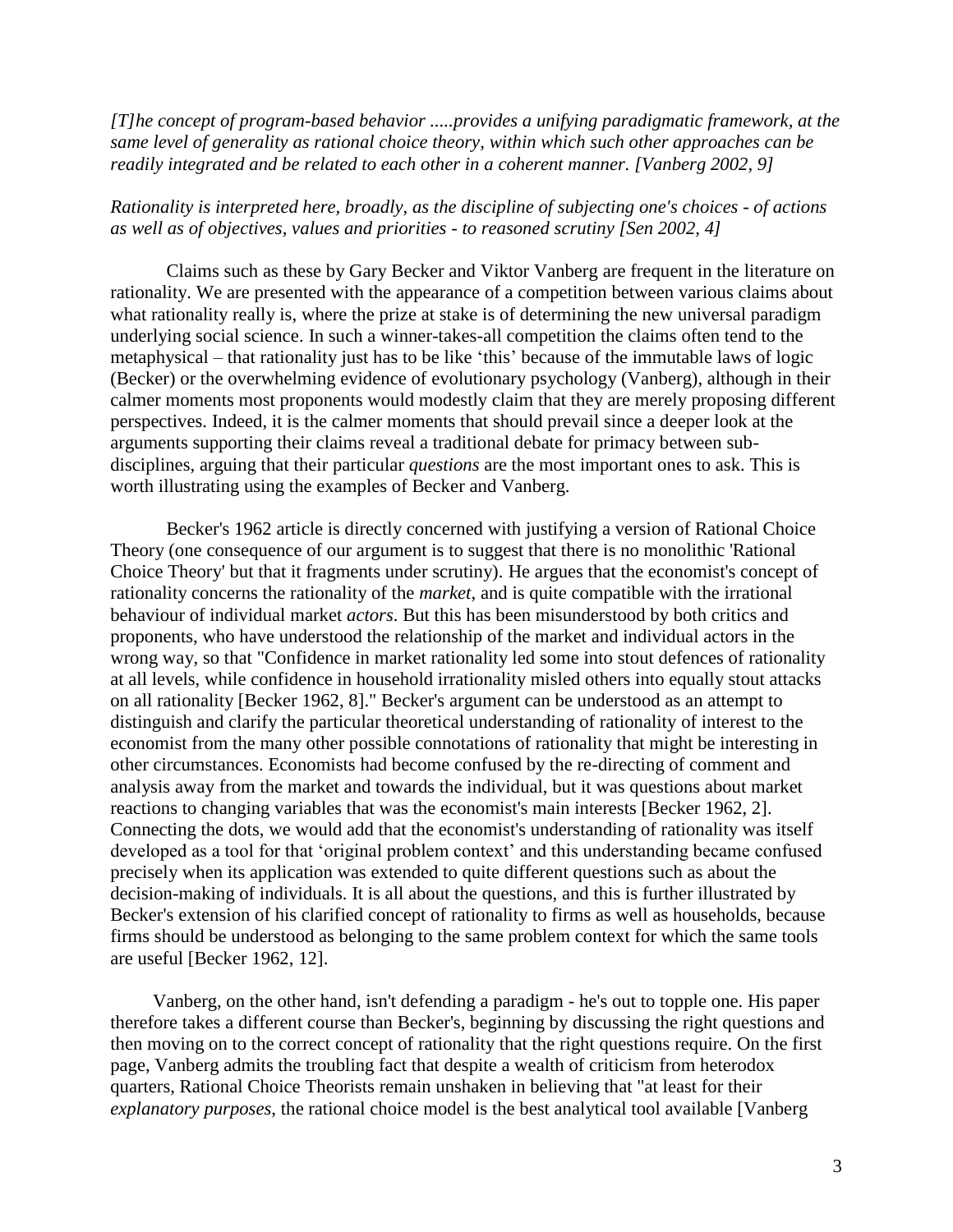2002, 7-8, my italics]." The battle is therefore fundamentally over the right explanatory purposes. Vanberg pulls the reluctant Rational Choice Theorist towards his perspective by i) presuming agreement on the explanatory commitments, ii) disparaging RCT's theoretical resources , and iii) talking up the exciting new vistas that adopting his concepts would allow. Vanberg begins by characterising RCT as an attempt to provide "an explanatory account of purposeful human action [Vanberg 2002, 10]," though of course many Rational Choice Theorists (presumably including Becker) would decline to go long with this. Vanberg then immediately identifies a problem, which he tugs away at throughout the paper: RCT takes rationality itself for granted and makes no effort to explain it! [Vanberg 2002, 10].

Vanberg then suggests that a shift of focus is needed from examining how actors behave rationally to examining how human rationality itself came about. In this interpretation, the Rational Choice Theorist is characterised as attempting to understand the proximate causes of rational behaviour and failing because he lacks the essential context, the 'big picture', of the ultimate causes of rationality [Vanberg 2002, 18]. RCT is 'isolated' from empirical and theoretical progress in modern behavioural research [Vanberg 2002, 9] so it simply lacks the resources to answer these important questions. Repeating the point with a twist, Vanberg suggests that RCT is concerned with actors' pursuit of ends, when it should be concerned with human behaviour as exercises in problem solving, which again points towards a need to explain the origins of the human problem solving apparatus and knowledge. Vanberg's own concept of rationality is of "rules" or 'programmes' evolving through a process of trial and error (at the genetic, cultural, and individual level). This is a backward-looking forward-facing approach in which rationality means adaptedness and the focus becomes not the rationality of individual behaviour, nor Becker's rationality of the market, but the rationality of these programmes. Taking up Vanberg's explanatory commitments and concepts is supposed to promise more progress. For example, irrational behaviour that RCT can only see as anomalies can be explained as a result of evolved problem-solving programmes maladapted in specific and systematic ways to the current problem.

 Amartya Sen's approach contrasts with both Becker and Vanberg. Sen is far too aware of the nuances of 'rationality' to ever fall into the trap of claiming his interpretation is the final, true one. He recognizes the richness of "rationality" in ordinary language and uses this as his starting point. Sen"s argument is instructive because it works differently from the Vanberg and Becker cases and is substantially in line with our own approach. Sen effectively argues that the tool of RCT has taken over how social scientsts think about rationality in general, and now dictates the kind of questions that we ask, leaving us blind to important aspects of choice. Sen criticises RCT not as false, but as insufficient for the role of governing paradigm. Thus, RCT in its various forms is neither a necessary nor a sufficient definition of rationality because it fails to capture all the important connotations of 'rationality', and that the connotations it does pin down are not the most important ones. The result is an unnecessarily narrow and distorted definition of rationality that excludes individual agency from the analysis, including the phenomenology of decision making, freedom, the moral contexts of decisions, and consideration of goals and values as well as means. For Sen, at core of rationality is a sophisticated concept of agency closely related to Kantian moral autonomy. No axiomatic approach to rationality is capable of capturing real agency, and when such approaches are tried they actually reduce our understanding of agency and choice. Indeed Sen"s own interpretation of rationality as "reasoned scrutiny" is agent centred and deliberately sets minimal boundaries on what can count, beyond a kind of moralised common-sense. This definition is not rigorous since it doesn"t require adherence to logical rules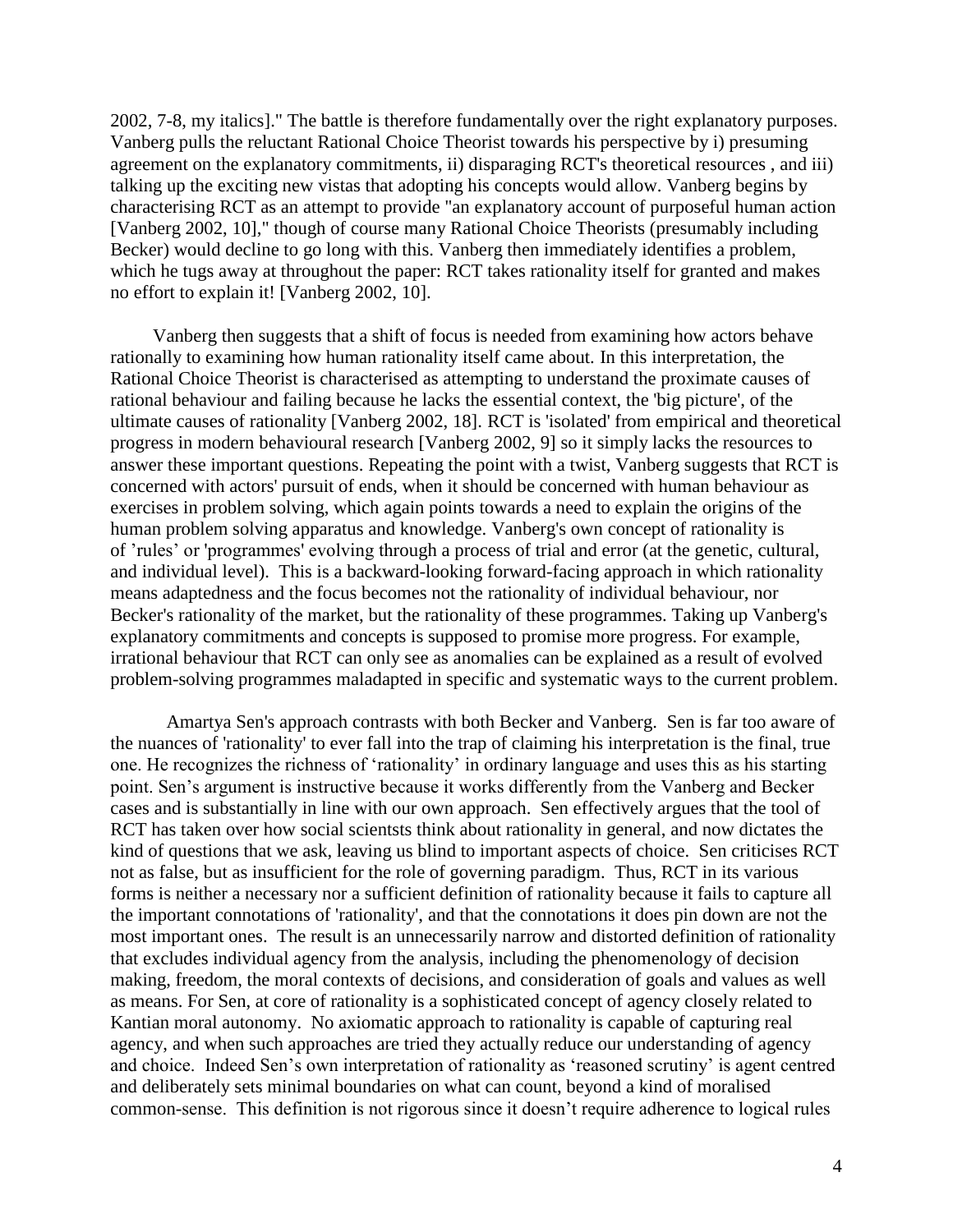of coherence and consistency. However it is normative in asserting the role of reasons and the responsibility of the reasoner. The focus shifts to how the morally autonomous individual should consider his choices.

 The discussion so far has sought to show that arguments about what 'rationality' means should be understood differently from usual. Underneath the surface claims that "this is what rationality really is' lies a debate about which questions social scientists should be asking. Concepts of rationality only come in later, as a way to answer the question. Vanberg's case demonstrated the significance of 'explanatory purposes' for social scientists choice of concepts. Both Becker and Sen emphasised that concepts of rationality can be over-extended beyond what they are good for. While Becker sought to bring economists back to the right questions (about market behaviour), Sen seemed to be more concerned with making space for important questions (about agency). If correct, this analysis suggests that it is the purposes of the social scientists, formalised as their 'explanatory commitments', which come first and do the work in theory choice and construction. It is the explanatory commitments that shape and constrain the theoretical concepts used, rather than the other way around. The next step is to embed this idea in a deeper theoretical structure that will define explanatory commitments more precisely and show systematically how they limit the extension of particular concepts of rationality.

#### **3. Mapping explanatory commitments**

All theories make idealisations in order to focus on particular causal mechanisms which are supposed to be significant [Maki 1992, 2001]. All theories are therefore unrealistic in the strict sense that some of their statements are clearly untrue. Clearly then, truth *per se* cannot be an legitimate requirement for a good theory, nor can establishing strict falseness be sufficient to rule out a theory. But truth and falsity should matter somehow in theory choice if we are to avoid arbitrary choices and account for scientists" own claims. Successful idealisation requires that a theory be significantly true and not harmfully false [Maki 2001, 384]. That is, the causal mechanisms focussed on (endogenous to the theory) are the ones which are actually significant, while the details left out of the theory (exogenous) are either negligible or irrelevant. Debates about significance and harmfulness bring us to consider the various constraints on theorising characteristic of different disciplines.

Social scientists frame research problems in ways influenced by their experience, particularly influence by their discipline"s traditional concepts, concerns, subject area and methodology. These create constraints on theory choice and development in three principle ways characterised by Uskali Maki [2001] as empirical (what kind of evidence counts and how), social (including the social norms for persuading and interesting one"s colleagues), and ontological (beliefs about the "way the world works"). These constraints do not determine specific theories but they do rule out many approaches and, especially in combination, may shape theory choice and construction in particular directions [Maki 2001, 385]. The combination of these is a researcher"s 'original problem context'. Straightforwardly, differences in the original problem context are reflected in different disciplines" characteristic concerns with different domains of phenomena, so that the concern of Edgar the economist may be to accurately predict consumer behaviour in the Dutch blue cheese market while Mildred the sociologist seeks to explain the implications of the constraint of institution '*x*' on society '*z*'. But of course, different disciplines will also have different questions about the same apparent domain. Corruption may be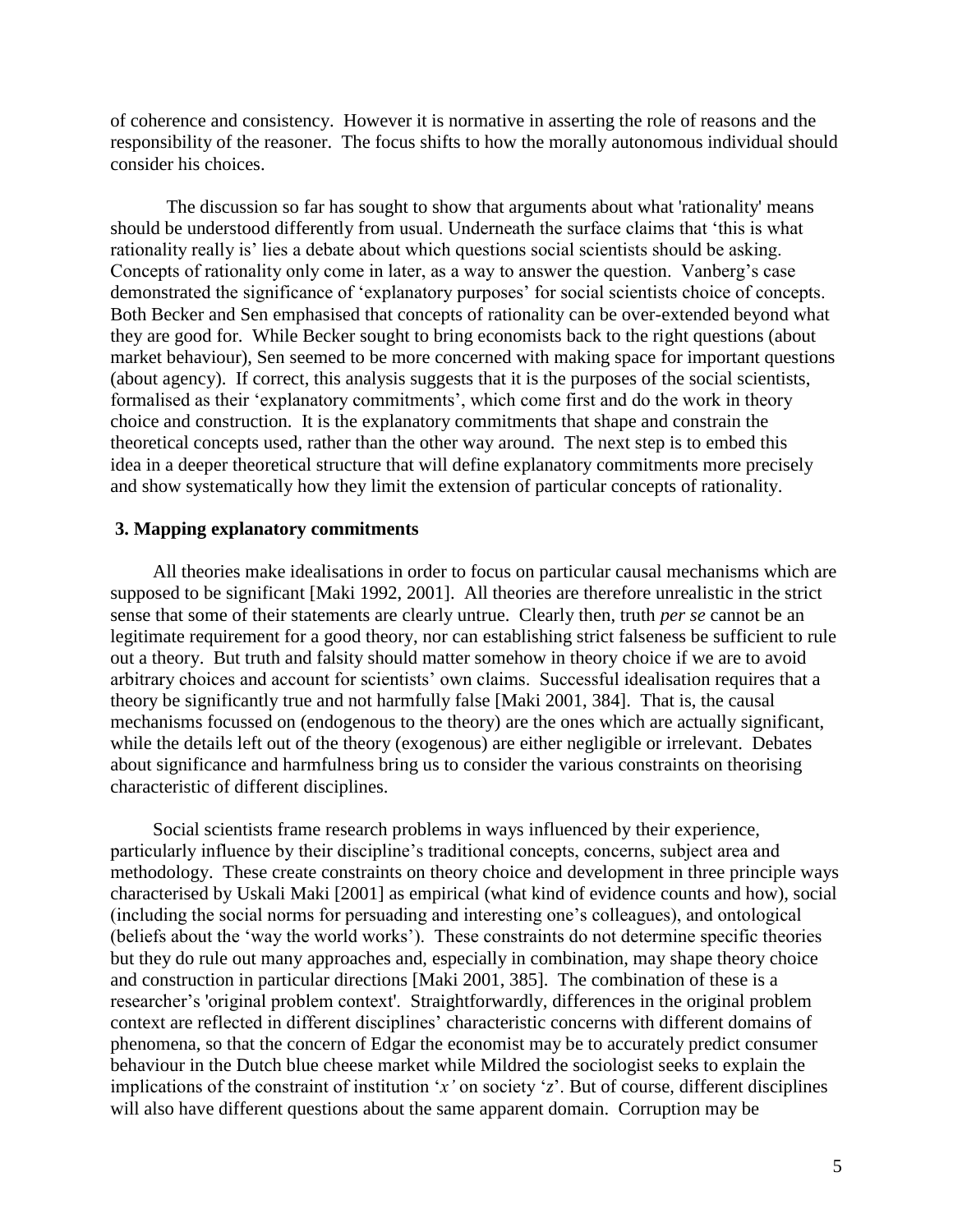investigated by an economist in terms of incentive structures, or, by a New-Institutionalist, in terms of agency theory as a problem of managing fiduciary trust, but an economic sociologist would be wary of abstracting from the social context and be immediately interested in the social aspects of how the incentive structure was set up and how it comes to have particular meanings and values for the actors [Granovetter 2007, 152]. Quite different mechanisms are claimed to be significant, and quite different abstractions to be harmful so the particular concerns, methodology and questions of researchers can be seen to have a strong relation to the choice of explanandum and explanation.

Such an original problem context can of course be given a rich anthropological description but our purposes require a schema in which different problem contexts can be *systematically* distinguished and compared. This seems to require some abstraction from the deep description of actual situations in social science, and the choice of some suitable variables. Among other properties that can be attributed to the original problem context are their 'explanatory commitments', which we define as the researchers' commitments to how they understand the explanandum. Explanatory commitments structure and constrain the kinds of questions that can be asked and the conceptual tools that can be developed to answer them. It seems possible to distinguish each original problem context in terms of their differing sets of explanatory commitments and, if we have chosen the 'right ones', these explanatory commitments should in turn explain the nature and proper extension of the theoretical concepts employed. The theoretical concept of interest here is, of course, "rationality", and the three kinds of explanatory purposes which seem most relevant are internalism-externalism, individual-social, and explanationprediction. Of course, it may be that other dimensions turn out equally or more important, but the simplicity of these makes this initial development of our framework more intuitively appealing.

## *3.1 Internalism-Externalism*

This section draws on the distinction made by Satz and Ferejohn (1994) between the *internalist* and *externalist* accounts of rational choice theory. Each embodies a rather distinct kind of research questions. Internalist accounts of rationality are committed to explaining rationality in terms of what goes on within the actor during rational decision making. They therefore refer to psychological mechanisms presumed to be active in the actor (which may be a firm as well as the standard human individual), such as beliefs, intentions, desires, and so on, and take these psychological mechanisms seriously. This means that internalist accounts work out the implications of rational behaviour in terms of these psychological mechanisms and must provide a plausible account of what these psychological states are and how they work. Internalist accounts can be normative in a way that externalist accounts cannot. Rationality here can provide a standard against which actual choices, and the psychological states that give rise to them, can be evaluated. If one wants x, then one *ought* to do y. Furthermore, one"s preferences and beliefs can also be criticised as more or less rational, thus allowing various non-instrumental accounts of rationality. Obviously the reach of such accounts will be limited when the psychological mechanisms cannot be reasonably assumed to operate.

In contrast, externalist accounts seek to provide an account of rational behaviour rather than an account of rational decision making, so like most forms of RCT, they are not in the business of explicating a rational psychology or isolating psychological mechanisms. Indeed, externalist accounts need not take psychological mechanisms seriously, even when they posit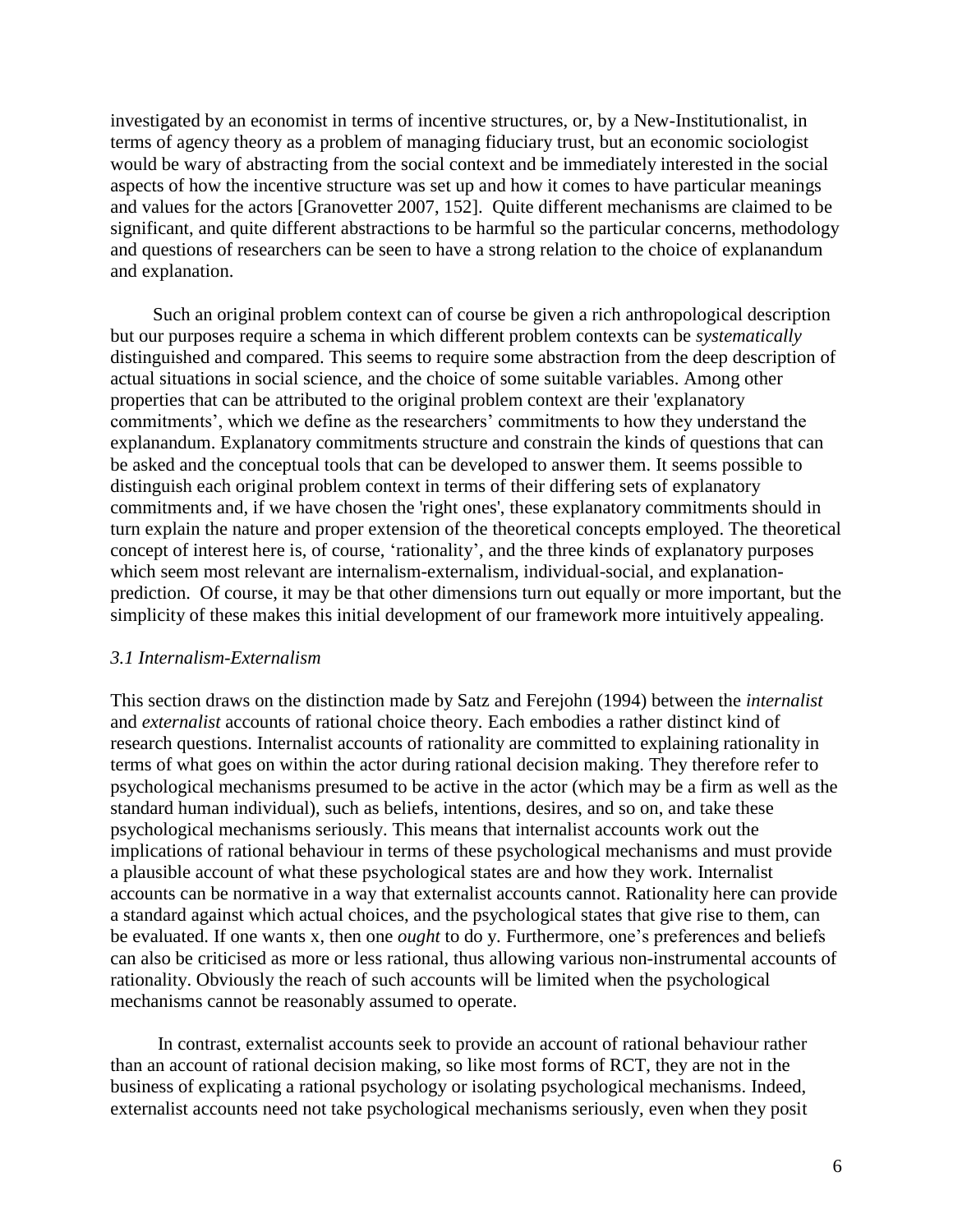them in an *as if* way [Satz & Ferejohn 1994, 76]. Behaviour is understood *as if* it were maximising a goal under a set of constraints and rationality requires merely formal consistency with this function. Radically externalist accounts entirely deny the causal role of intentionality and are equally applicable to any patterned behaviour, such as the behaviour of gas particles when heated or consumer behaviour [Satz & Ferejohn, 1994, 75]. Other possible positions include the moderate externalism promoted by Satz and Ferejohn, which does accept the causal role of human intentionality for social science questions, and so adds the condition that motivation must be lined up somehow with the supposed goals for the system to work. Externalist accounts have the advantage of being applicable to a wider range of behaviour types, but they are purely instrumentalist. They are limited to predicting what would happen if the attributed goals, constraints, and *ceteris paribus* clause holds, and this means that in cases where the posited instrumental relation doesn't hold, such as the so-called voting paradox, they will be difficult to apply. Externalist accounts, are also unable to make normative claims about how actors *ought* to make decisions or what they *should* decide because they can only suggest what would occur if a certain instrumental relation holds. Of course, this last point is more often than not taken to be a virtue by the those who employ externalist accounts of rationality.

### *3.2 Individual-social*

Consciously or not, researchers also have foundational commitments to explain phenomena at a certain level of reduction, i.e. the level of complexity at which their explanans is situated, most obvious in the division between explaining at the level of the individual or at the level of society. The question of reduction is where the causal chain ends for the purpose of the analysis. Consider for example, the debate between methodological individualists and methodological holists about what level is fundamental, i.e. should society activity be considered as only the aggregate outcome of the actions of individuals, or does society have emergent aspects, such as institutions, which are independent of their current members and may also cause and shape individuals and their actions. The most radical accounts of these can be found in the easily caricatured *homo economicus* and *homo sociologicus*. Here the former is supposed to be a completely detached, self-seeking agent while the latter is supposed to be entirely a product of society and operates according to internalised socially shared rules and norms [Elster 1989, 97]). But the individual-social dualism does not cover all levels of reduction of interest to the social scientist. It is also possible for social scientists to seek explanations at the sub-individual level, for example as deriving from neurological properties, or posited multiple selves or mental programmes interacting within individuals. For social scientists there is a spectrum of possible explanatory commitments between the sub-individual and social level. Under the sub-individual level is the neurological (explanations are in terms of brain states) and then interaction of subindividual elements (multiple selves, multiple programmes); under the individual level is individual behaviour and behaviour as an agent (able to critically reflect on his own actions and values); finally, under the social level is aggregate behaviour and then social institutions (including social values, rules, customs, etc.). While not definitive this list covers the major positions that social science theories take.

### *3.3 Prediction and explanation in rational choice theory*

Some social scientists attach great importance to a theory"s ability to make accurate predictions while some concentrate on explaining the phenomenon in question. We take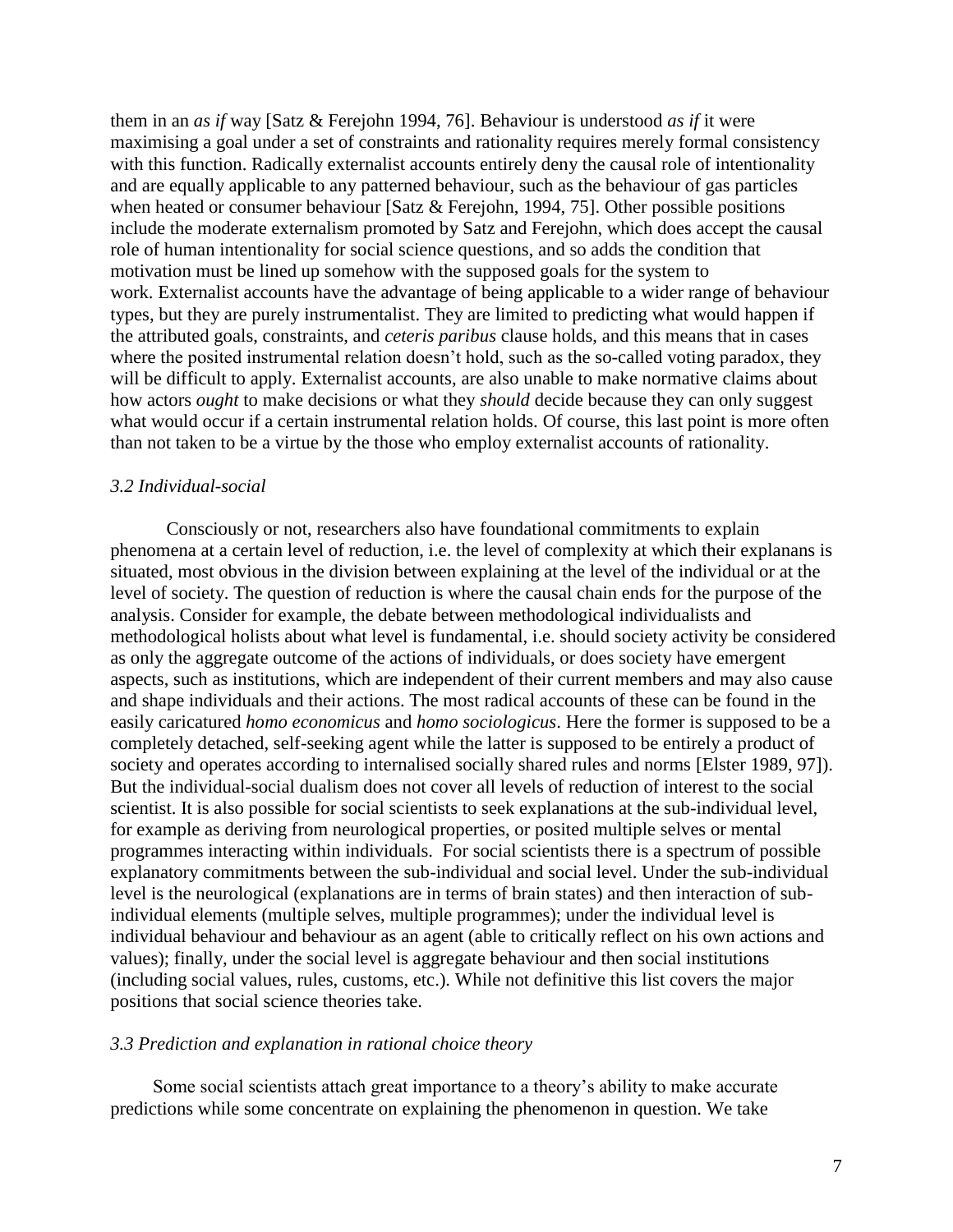"explanation" as directed to making a phenomenon comprehensible by describing the relevant structure or operation or circumstances, while "prediction" is directed at forecasting presently unknown activity of the phenomenon into the future. Explanation and prediction are associated with different theoretical and conceptual virtues. Social scientists concerned primarily with explanation will seek to elucidate and understand the causal structures and mechanisms of the phenomenon in detail i.e. how it really *works*. At the extreme this explanatory focus is associated with a concern for the 'veristic realisticness' or representing the referents of a theory in a manner that is true, likely to be true, or close to true [Mäki 1996]. Social scientists more concerned with successful prediction may take more 'short-cuts' to bypass the task of elucidating and checking the causal structure and move on to testing what a theory pays, its predictive power. At the extreme such a concern is often associated with the instrumentalism, where theories are designed and assessed according to their ability to generate successful predictions or conclusions and their truth is considered irrelevant to this task [Boland 1979, 508-509]. For example, Milton Friedman's famous suggestion that "[T]he relevant question to ask about the 'assumptions' of a theory is not whether they are descriptively "realistic", for they never are, but whether they are sufficiently good approximations for the purpose at hand [Friedman 1953, p.15]."

## *3.4 A brief application*

Applying these explanatory commitments to our three examples of rationality in the social sciences we see that each can be roughly characterised in a unique point in the space mapped by these three dimensions. Becker"s account of RCT is committed to strong externalism, strong prediction, and explanation at the level of aggregate behaviour,; Vanberg's approach is committed to moderate internalism, moderate explanation, and explanation at the level of subindividual elements (programmes); Sen's rationality seems committed to strong internalism, explanation and explanation at the level of the individual agent. As we might expect, these three kinds of explanatory commitments may be related. This appears in the clustering of concerns with externalism, prediction and the aggregate level on the one hand and on the other, of internalism, explanation, and the individual. Some judgement is involved in assessing each concept with the framework and this may be challenged. In particular, some original problem contexts may be ambivalent between levels on the criteria, as behavioural economics sometimes seems concerned with explaining the behaviour of individuals in terms of psychological mechanisms, and at other times uses individual behaviour to deduce the existence of psychological mechanisms. Since our framework is built on the assumption that explanatory commitments are consistent, it automatically exposes such inconsistencies and implicitly judges them as potentially problematic both for the concept's success as a tool and for the coherence of the underlying original problem context.

## **4. Illustrating the case further: Rational Choice Theory**

RCT has various conflicting versions, a fact that has led to much confusion for both its critics and defenders. What most Rational Choice Theories have in common seems to be a instrumentalist conception of rationality, but this can be interpreted in different ways. As well as the briefly discussed account of Becker, various other accounts can be distinguished, including Savage's internalist (and normative) account [see for example, Robert Sugden 1991] and Samuelson"s externalist Revealed Preference account, among others. With RCT, as elsewhere in the use of "rationality", there is a tendency for different theoretical approaches to become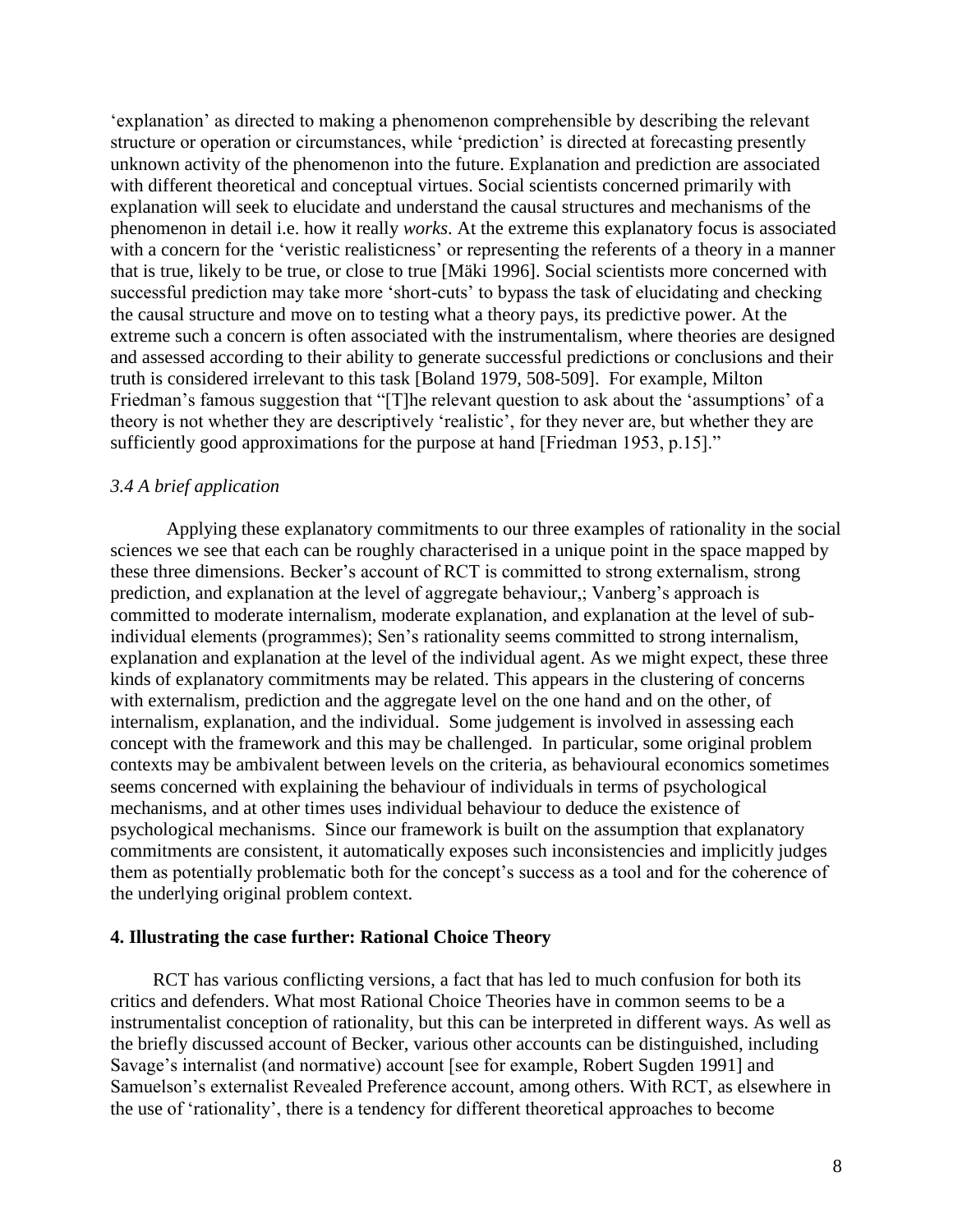entangled in practice. Indeed, as discussed above, it is a common feature of articles concerning RCT to begin by claiming that it has been incorrectly understood, and that the true RCT should be understood quite differently. More philosophical analyses of RCT often analyses the link between concepts of rationality and questions asked which we have argued is central [for example, Lovett 2006, Satz & Ferejohn 1994], although such analyses are often "partisan" (in the sense of analysing only one kind of question-concept relationship).

Our approach is consistent with this up to the point where the "true" version of RCT is revealed. Our framework is a general one that allows us to roughly distinguish between different concepts of RCT in terms of consistent and distinct sets of explanatory commitments. Although this is linked to the kind of questions each concept can answer, our framework does not make final judgements about either the effectiveness of different concepts for their questions or the importance of those questions themselves. Rather, our framework provides the broad analytic resources that are necessary to answer such questions by providing a systematic and functional taxonomy of the different concepts in a neutral way. Furthermore, our framework keeps this taxonomy explicit and prevents different versions of RCT from becoming blurred or entangled in practice while also maintaining certain clarity about what each can and cannot do.

Partisan accounts do have the virtue of exploring in depth the relationship, both forwards and backwards, between explanatory commitments and their associated theoretical concepts, and research concerns. This is a necessary complement to the analytic overview we seek to provide because it fleshes out the links which we merely sketch. Satz & Ferejohn [1994] for example provides an excellent analysis of the relationship between the commitment to moderate externalism and certain kinds of questions that we now turn to in order to illustrate the point. Satz & Ferejohn reject the common understanding of RCT as a straightforward account of individual human psychology and instead focus on what it can achieve as a moderately externalist account explaining how the structural constraints in particular situations determine "choices".

The conception of human rational agency in terms of maximising over a complete and consistent set of preference orderings is not psychologically realistic....Many of the most important uses of [rational choice theory] need not rely directly on any theory of human psychology. The theory's use in economics and sociology, for example, is largely aimed at illuminating structures of social interaction in markets, governments, and other institutions. In many social-scientific explanations, we are not interested in explaining a particular agent's behaviour, but in the general regularities that govern the behaviour of all agents. [Satz & Ferejohn 1994, 74]

Satz & Ferejohn accept the formal definition of rationality as "behaviour consistent with goal-seeking' and detach it from any particular psychological account, although they don't deny that it must be consistent with at least some plausible psychological mechanism. Their point is that commitment to a particular psychological mechanism isn"t required by the questions they consider interesting. They then add back in the goals generated by plausible external theories of interests. The proviso they add is that because humans are not automatons but chock-full of various interests and beliefs, the external theory of interests must be very powerful for the explanation, and hence theoretical predictions, to work. This occurs with structuralist explanations where the interests of the players are so constrained by their place in the structure that the players themselves (and their slippery personal psychologies) don"t matter anymore.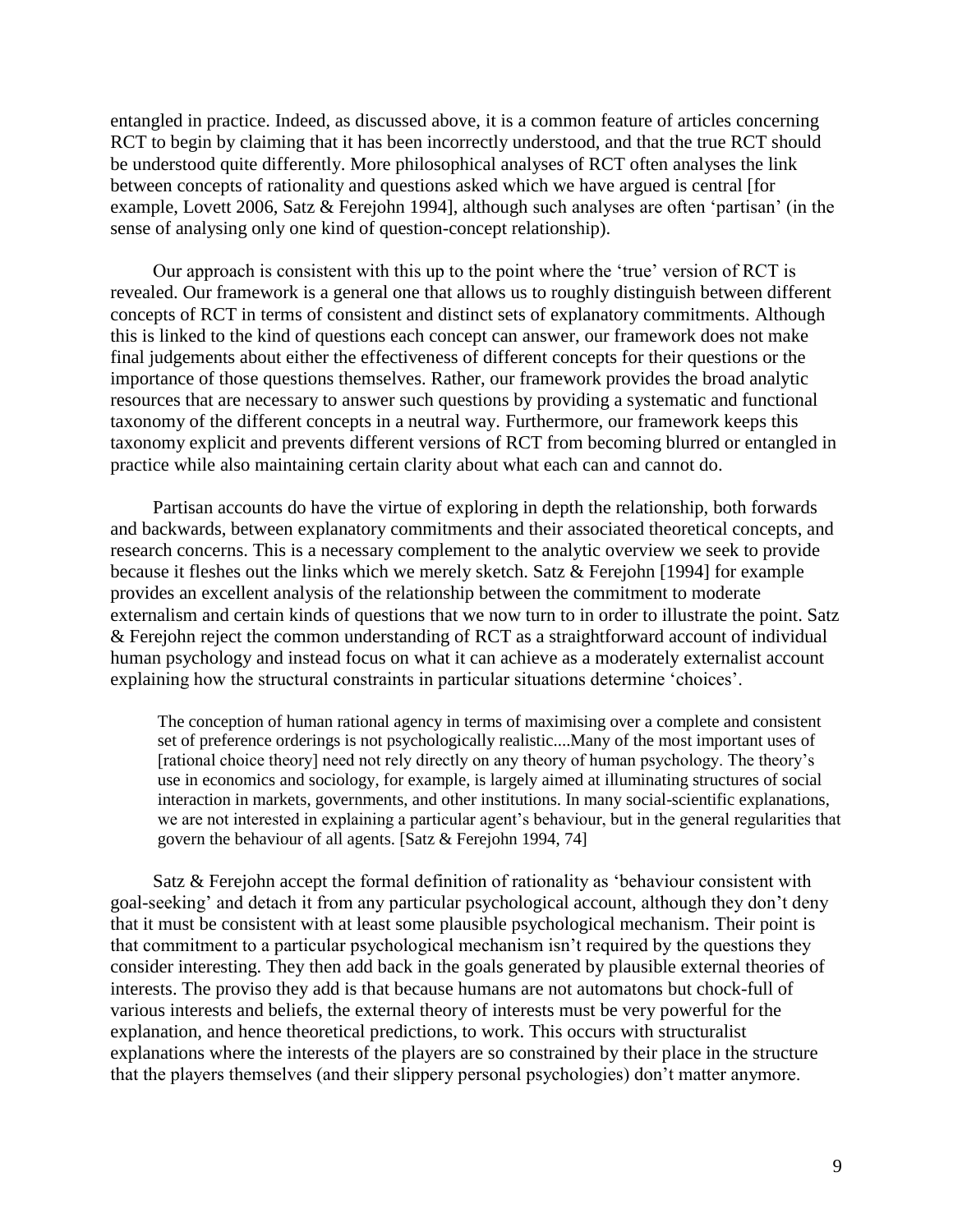Satz & Ferejohn argue that whether individualist or structural-level accounts of social phenomena are appropriate depends on the purpose of the explanation. For some purposes, the appropriate focus is on individual agency and choice. For many social-science questions, however, the appropriate focus is on how social structures and features of the agent's environment exert constraints on her action. This is not an a priori feature of social-science explanation. Rather, it is a feature of the types of questions in which social scientists are typically interested [Satz and Ferejohn 1994]. This supports our argument for that it is the original problem context which sets the explanatory commitments that in turn shape the precise theoretical concepts deployed. We agree with Satz  $\&$  Ferejohn's conclusion that social scientists' should look back along this chain when considering how to approach a problem. They should step back and consider whether this problem context fits with the explanatory commitments that their conceptual tool kit was designed to meet. Satz & Ferejohn also demonstrate the value of systematically disentangling different concepts of rationality and use the single criterion of internalism-externalism effectively to distinguish three approaches. Like ours, their approach implicitly demands theoretical consistency and allows for the implications of such explanatory commitments to be pursued, such as that externalism accounts cannot have normative implications.

#### **5. Some possible objections to our framework**

We can imagine a number of possible objections to our framework. To some, our framework may suggest a laissez-faire instrumentalism because we don"t say which concept of rationality is the 'right' one, the 'best' one, or even how to build a better one. The dimensions we chose for our framework may seem arbitrary or otherwise unsatisfactory. The examples we used to illustrate our account were unusually reflective, and so perhaps did not reflect the ordinary use of concepts of rationality in practise.

It is not the aim of our argument to settle disputes about which kind of rationality we should use. We are just claiming that there are different conceptions of rationality for different purposes. Indeed one of our aims is to downplay the significance of the theoretical tools so that debates about which questions are important can come to the fore. We see our framework as providing a neutral way of mapping different concepts so that they can be clearly distinguished from each other and explicitly related to their theoretical functioning. Our framework directly supports evaluation in terms of the functional assessment of different concepts of rationality by identifying the correct space for evaluation i.e. which questions they were designed to answer. This also allows cases of unwarranted extension of rationality concepts to be identified, and then our argument suggests that either the questions should be adapted to fit what the concept can do, or different concepts should be selected or created to fit the new explanatory requirements.

The selection of the dimensions of level of reduction, explanation-prediction, and internalism-externalism was based on two criteria. Firstly, the principle of explaining more with less suggests that we choose the smallest number of key variables that would allow the theories to be adequately distinguished. Secondly, we were concerned with choosing the dimensions which seemed most relevant to the case of rationality. On this, we accept that a better list, or a better description may be possible and desirable. Nevertheless, this kind of bare-boned Model T Ford framework makes the point that we want to make.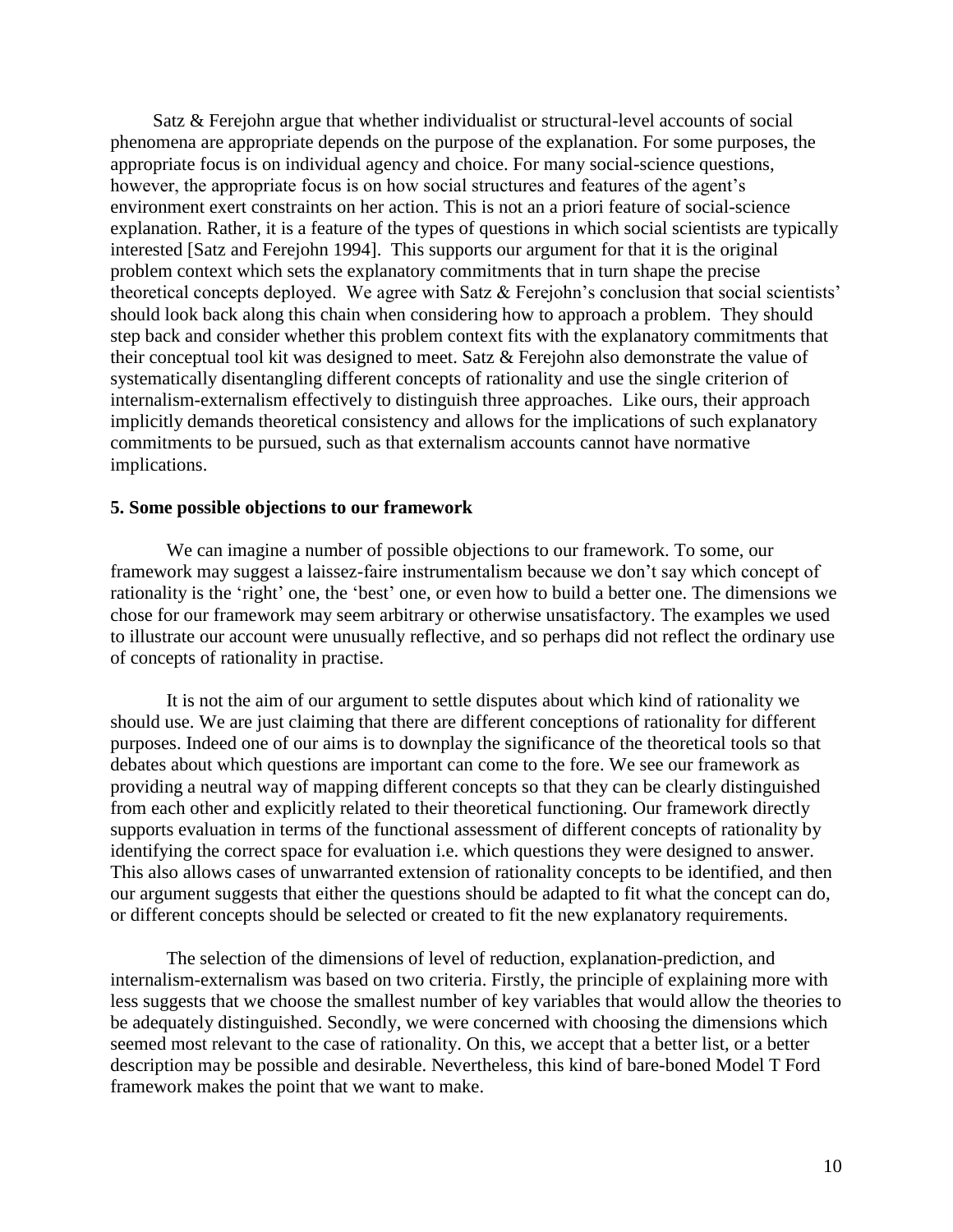It is true that we have only considered reflective accounts in our examples, either by thoughtful practitioners or specialised philosophers of the social sciences. Using such accounts allowed us to build on and complement the analysis of "rationality" that is already going on in the social sciences and which captures broad swathes of the relevant literature, without having to start from scratch. Nevertheless it may be a weakness of our approach that it is yet to be tested on an operationalisation of theory since the gap between theoretical and practical understanding of rationality does seem quite wide.

Finally we come to the chicken and egg problem of tools and purposes (questions). We have suggested that purposes are prior because they shape the selection and creation of tools. Nevertheless it is obvious that in practical situations the available tools also limit the questions that can be asked and how. This explains why most economists use marginal analysis – because it is in the tool-box of economists. We believe that purposes are prior in two ways. Firstly, they are logically prior in the sense that it is questions that motivate investigation rather than tools. Secondly, while there may seem a two-way relationship of questions and tools in the short term (i.e. where practical considerations are important), in the long term it is questions which drive innovation in tool design.

### **6. Some implications**

It is a tremenously liberating move to insist that no single account of rationality can account for everything we may want to analyse as rational. Social scientists should not feel constrained to use only one account (such as RCT) using brute force or ingenious and contrived reasoning to somehow apply it to an original problem context that really doesn"t fit. They have more freedom to consider other more suitable conceptual tools.

But our framework also disciplines the development and use of such tools in two ways. Firstly we insist on consistency between the explanatory commitments implied by the original problem context and the concept of rationality taken up. This prevents the entanglement of quite different accounts of rationality under the same title, such as accounts of RCT which claim to be about both individual behaviour and aggregate behaviour. Such blurring makes application and crticism problematic (as in the recent history of RCT). Secondly our framework makes this relationship explicit and limits the extension of concepts of rationality to other problem contexts where these explanatory commitments don't make sense.

Our taxonomic framework focusses attention away from discussions of the truth of the theoretical tools of analysis and towards the understanding and evaluation of researchers" concerns and purposes. Tools are limited by their construction in both their scope of application and the meaningfulness of their answers. It is the questions and not the tools which should take the lead in theory choice and development. This suggests that good criticism of a concept of rationality will be about its relevance to the current problem context: Is this an aggregate level phenomena? Are we trying to explain or predict? Concepts of rationality are seen to be limited by the kind of questions they can ask rather than their traditional subject areas. As Gary Becker"s "economics of the family" and other expansionist neo-classical economists have demonstrated, it is possible to deploy RCT in non-traditional domains, and this amounts to finding ingenious ways to ask neo-classical questions outside of their original problem context. Expanding the scope of a tool therefore requires convincing others that this new problem context significantly resembles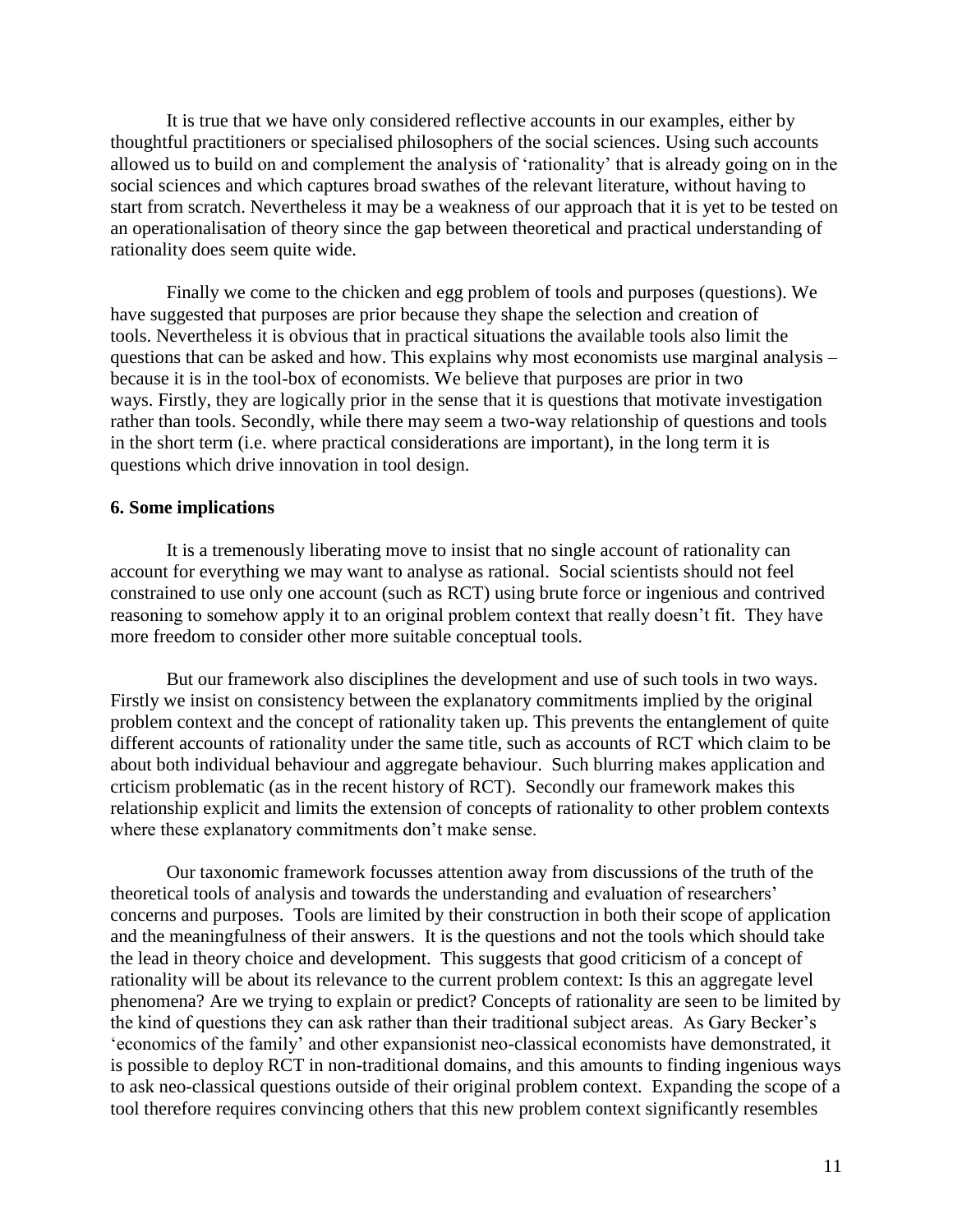the original. Of course this can be contested, but the debate should be between different visions of how the world works rather than the truth of the tool deployed. The right questions would be: Does this extension include the most significant causal mechanisms? Does it harmfully exclude significant causal mechanisms?

## **References**

- Becker, Gary S. (1962) 'Irrational Behavior and Economic Theory', in *The Journal of Political Economy* Vol. LXX (1), pp 1-13.
- Elster, Jon. 1990. *Nuts and Bolts of the Social Sciences*. Cambridge: Cambridge University Press.
- Elster, Jon. 1989. *The cement of society.* Cambridge: Cambridge University Press.
- Friedman, Milton (1953) "The methodology of positive economics", *in Essays in Positive Economics.* University of Chicago Press, pp 3-43.
- Granovetter, Mark (2007) "The Social Construction of Corruption". Pp. 152-172 in Victor Nee and Richard Swedberg, editors, On Capitalism, Stanford University Press.
- Hausman, D. and McPherson, M. 2006. *Economic Analysis, Moral Philosophy, and Public Policy.* Cambridge: Cambridge University Press.
- Lovett, Frank (2006) "Rational Choice Theory and Explanations", in *Rationality and Society* Vol. 18 (2), pp 237-272.
- Mäki, Uskali (1992) "On the Method of Isolation in Economics", in *Idealization IV: Intelligibility in Science* (ed. Craig Dilworth), special issue of *Poznan Studies in the Philosophy of the Sciences and the Humanities,* 26, pp. 319-54.
- Mäki, Uskali. 1996. Scientific realism and some peculiarities of economics, in *Realism and Anti-Realism in the Philosophy of Science*, R.S. Cohen et al. (eds.), Boston Studies in the Philosophy of Science, Vol. 169. Dordrecht: Kluwer: 425-445
- Mäki, Uskali (2001) "The Way the World Works (www): towards an ontology of theory choice", in The Economic World View (ed. Uskali Mäki), pp 369-389.
- Rutherford, Malcolm. 1996. *Institutions in Economics: The old and the new institutionalism*. Cambridge: Cambridge University Press.
- Satz, D. and Ferejohn, J. 1994. "Rational Choice and Social Theory". *The Journal of Philosophy*, pp.71-87.
- Simon, H.A. 1965. "Mathematical Constructions in Social Science", in *Philosophical Problems of the Social Sciences*, ed. D. Braybrooke, pp.83-98. New York: Macmillan.